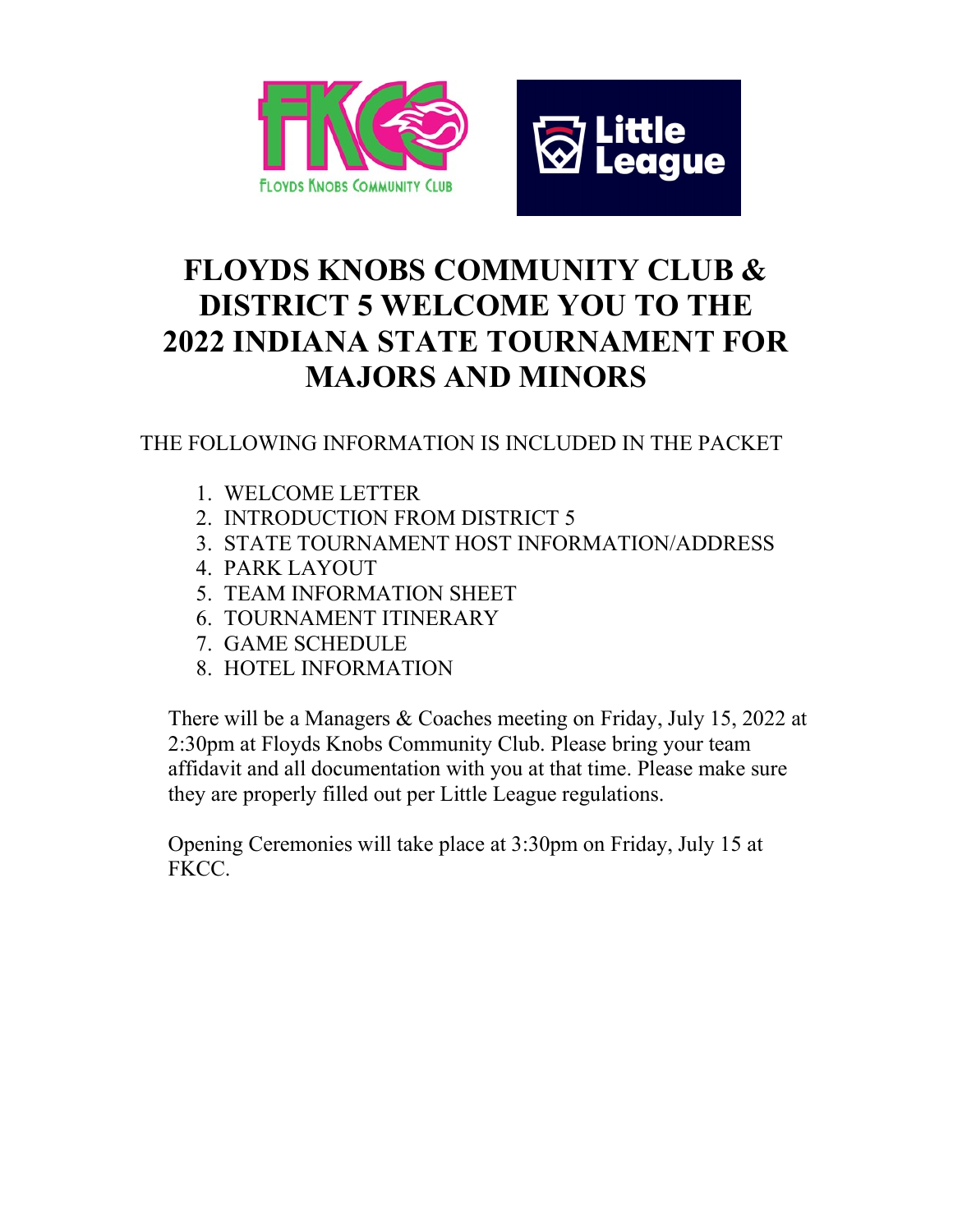

Dear Coaches,

Congratulations and welcome to the Indiana Minor and Major State Softball Tournament.

We look forward to each of you coming to Southern Indiana and enjoying your time here. We hope you leave with only GREAT memories, NEW friendships, and a GREATER love for the game of Little League Softball.

Floyds Knobs Community Club Little League has worked hard to make these tournaments a success. We will treat everyone coming in like our own. If you should have any questions or concerns, please don't hesitate to ask any of the District Staff or FKCC volunteers.

There is a lot of things to do in our area and hope that you will be able to take in some of the local attractions while you are here.

Again, welcome to Indiana District #5, FKCC LL and Southern Indiana.

Shelly Gaither IN #5, DA (812-557-0099) or (INDIST5LL@twc.com)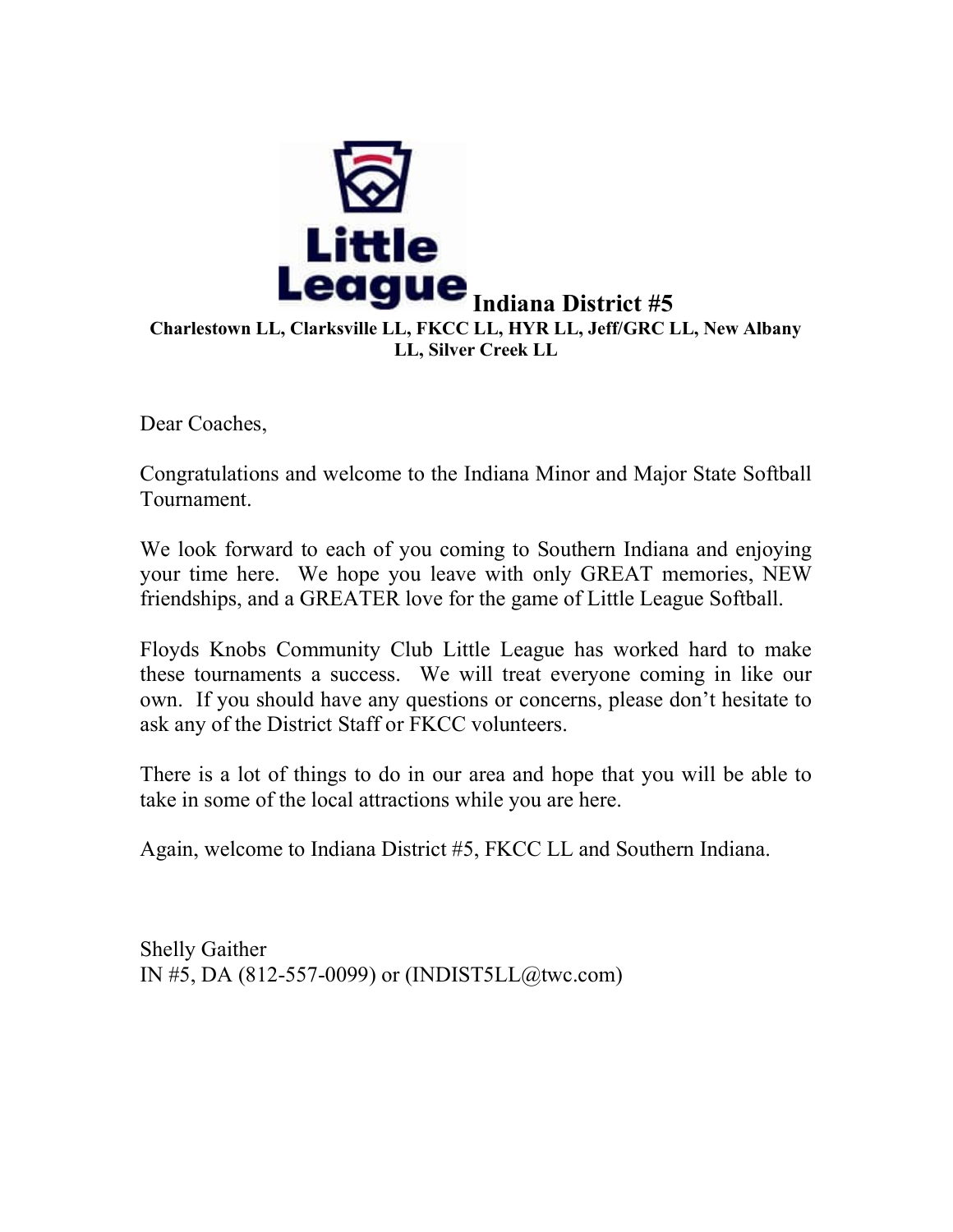## SOFTBALL STATE TOURNAMENT INTRODUCTION FROM DISTRICT 5

First, congratulations for winning your district/section to get into the state tournament. We have worked very hard to make this experience a memorable and enjoyable event. I have listed a few items/rules that need to be followed:

- 1. Coin toss will determine home and visitor team for each game.
- 2. Teams do not get a choice of dugouts. You will take the dugout according to the corresponding home and visitor signs on each field determined by the coin toss.
- 3. Manager's will need to turn in their paperwork (proofs of eligibility and affidavit) at the manager's meeting and it will be returned to you either at the end of the tournament or when your team is eliminated. Please make sure to go to the scores booth and sign the affidavit after each game.
- 4. Managers/coaches/players will not be allowed out of the dugout without getting umpire permission. Managers will ask for time out before coming on the field during the game. This is your warning! If a manager/coach/player needs to leave the dugout, please do so between innings and ask permission from the umpire. Managers/Coaches caught leaving the dugout to go smoke will be ejected from the game.
- 5. In a perfect world everyone would agree on every call made by the umpires, but we all know this is not a perfect world. Please do not argue balls and strikes, fairs and fouls, outs and safes. These are umpire judgement calls. Managers are responsible for their fans.
- 6. Managers/Coaches/Players are expected to always conduct themselves in a professional manner. Manager/Coaches must be in proper attire. No flipflops!
- 7. Please be at the game site and ready to play 30 minutes prior to your start time. Some games maybe shorter than others. If we can start early, we will.
- 8. Team coolers are allowed. No outside coolers/food is allowed for spectators.
- 9. Little League International rules will be followed at all times.
- 10. 30 minutes before your game time the visiting team will take the field for 10 minutes of infield practice. At 20 minutes before game time, the home team will take the field for 10 minutes of infield practice. At ten minutes before game time, the PA announcer will introduce players and coaches for the game. Players will assemble on their respective base line as they are announced and will remain on the lines for the Little League Pledge and/or the National Anthem. Managers and coaches will then meet with the umpires at home plate for the pre-game conference after which we will "PLAY BALL".
- 11. Please if you have any issues do not hesitate to contact tournament personnel for assistance.

#### PLAY BALL AND LET'S HAVE A GREAT TOURNAMENT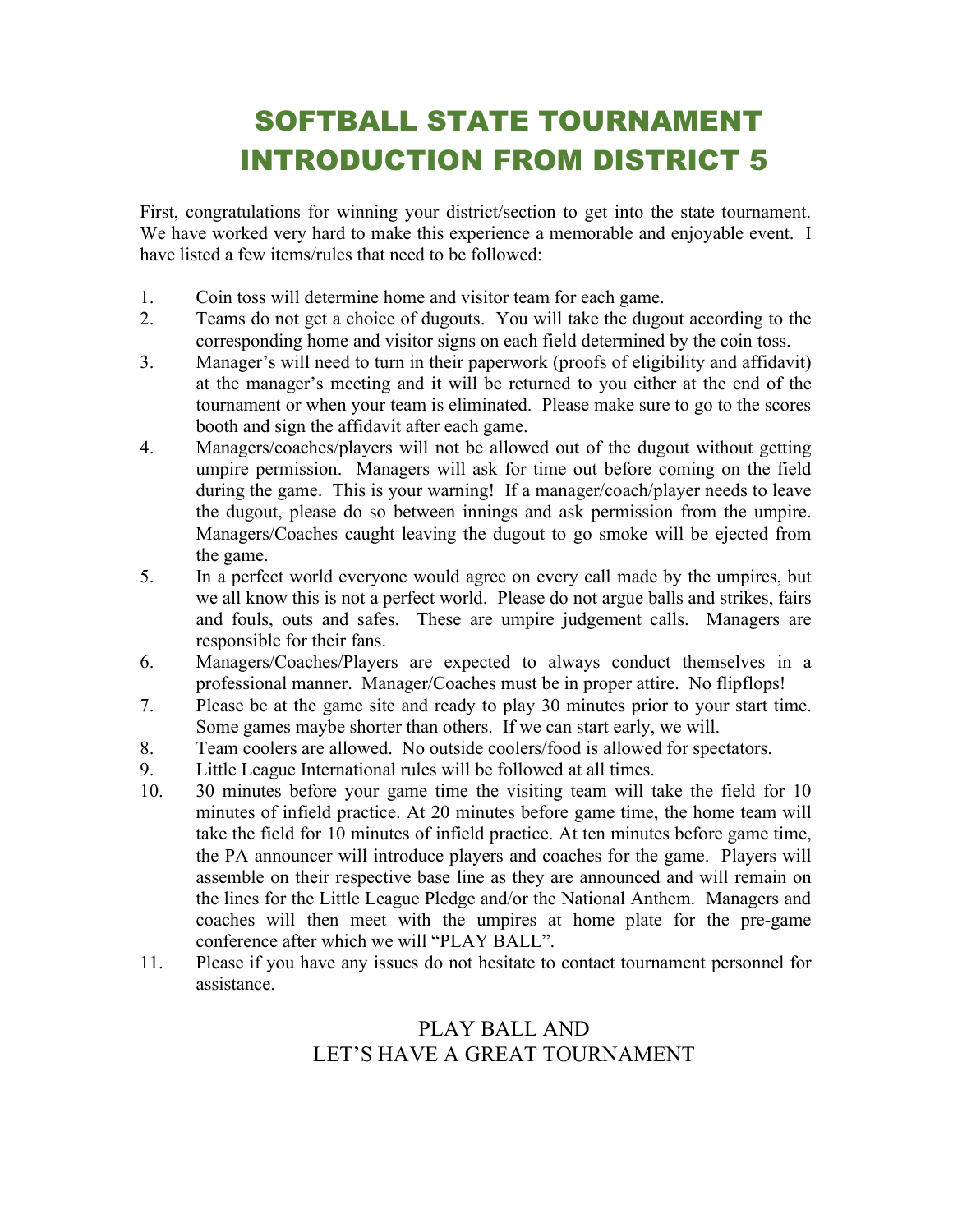## INDIANA LITTLE LEAGUE SOFTBALL STATE TOURNAMENT HOST INFORMATION/ADDRESS

THE 2022 LITTLE LEAGUE SOFTBALL MINORS AND MAJORS STATE TOURNAMENT WILL BE HOSTED BY FLOYDS KNOBS COMMUNITY CLUB IN FLOYDS KNOBS, IN

- LOCATION: FLOYDS KNOBS COMMUNITY CLUB 4032 WEBER LANE FLOYDS KNOBS, IN 47119
- CONTACT: KEVIN HENSLEY, LEAGUE PRESIDENT PHONE: 812-987-6032 E-MAIL: khensley1024@gmail.com

SVEND JANSEN, LEAGUE VICE PRESIDENT PHONE: 502-744-0462 E-MAIL: svendjansen@gmail.com

WEATHER: ALL WEATHER-RELATED ANNOUNCEMENTS AND SCHEDULE CHANGES WILL BE POSTED ON OUR FACEBOOK PAGE – WWW.FACEBOOK.COM/FCLITTLELEAGUE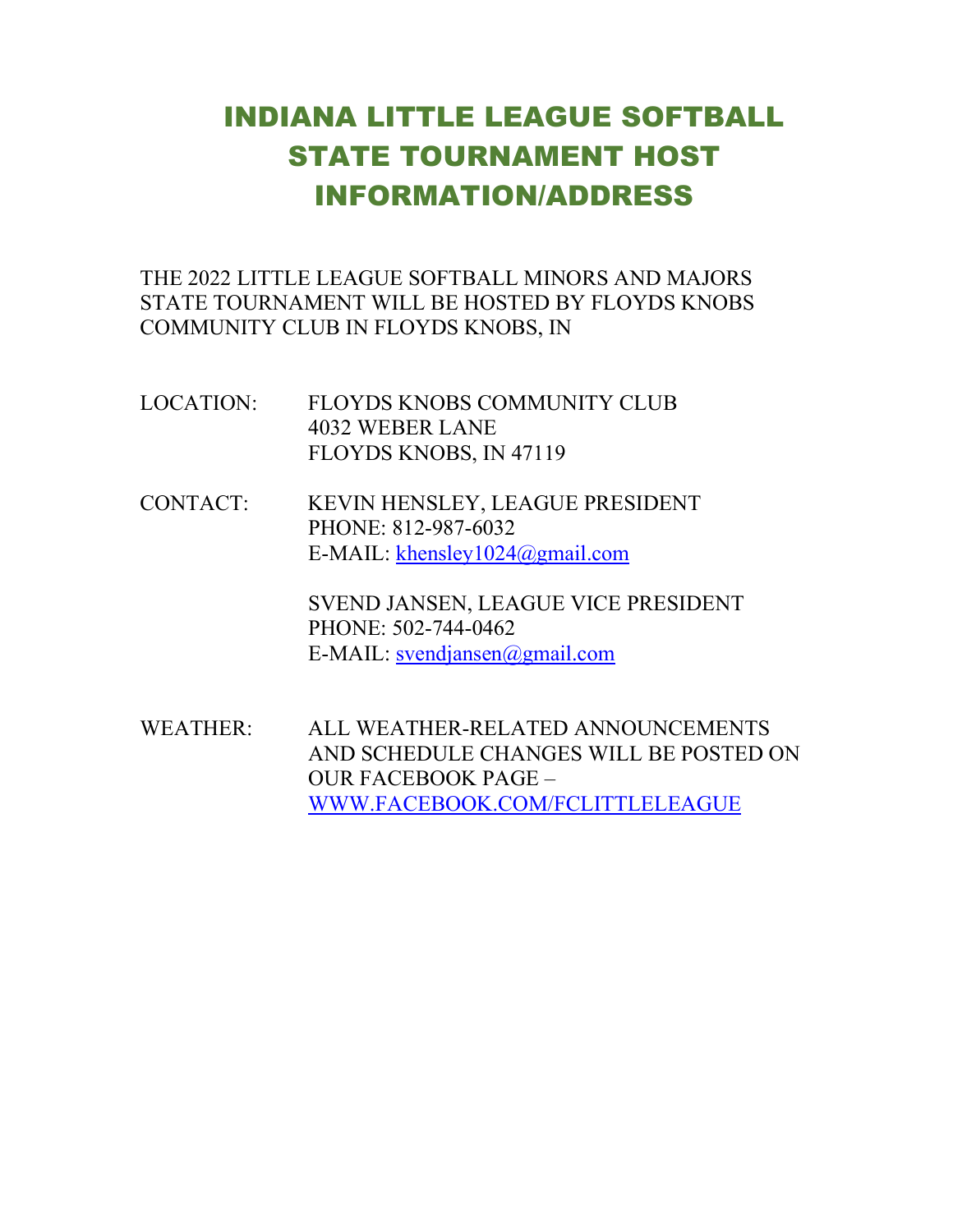### PARK LAYOUT

The Majors tournament games will be held on Field 1 while the Minors tournament games will be held on Field 2. There are extra fields available for warmups along with 5 batting cages at the ballpark.

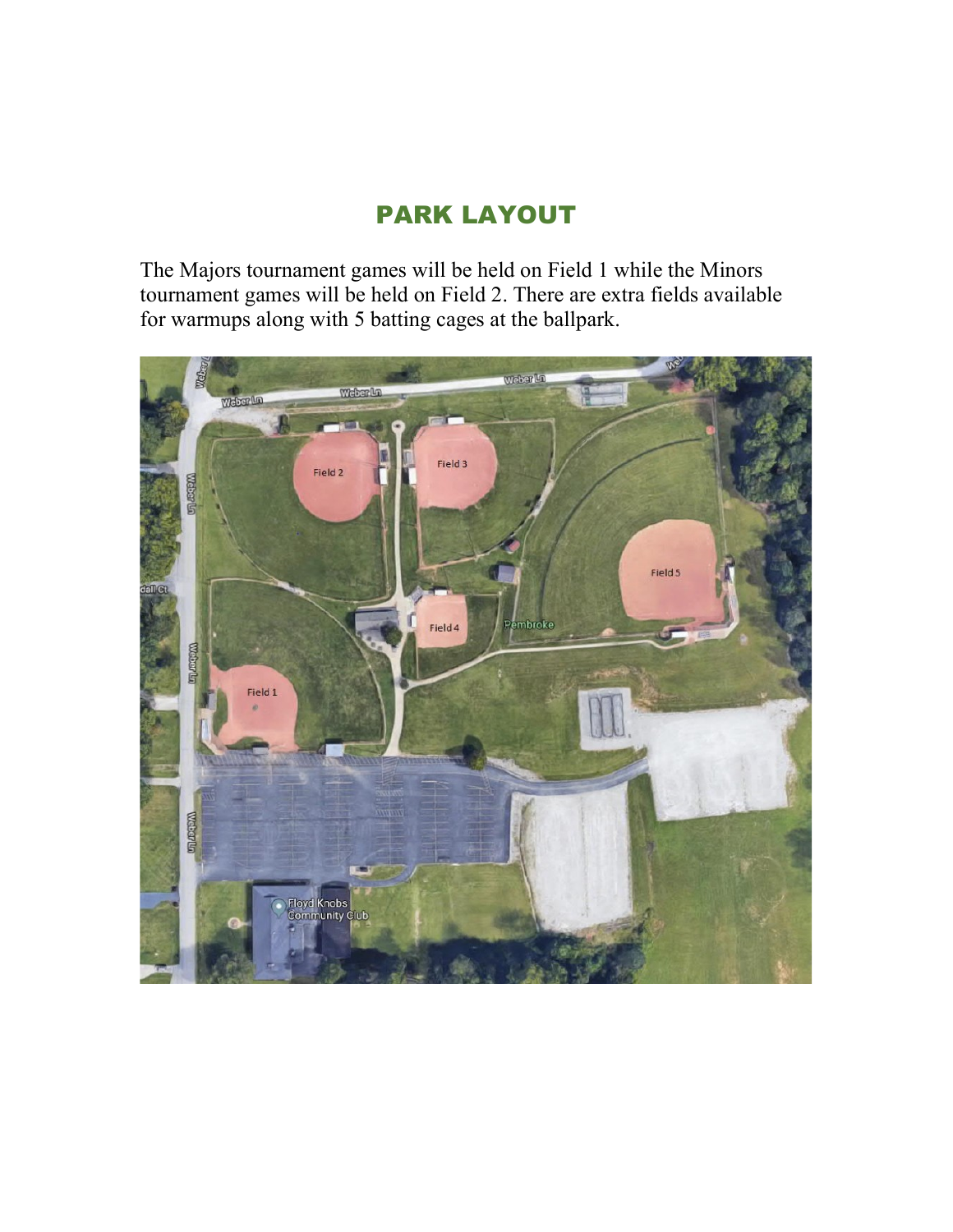### **2022 TOURNAMENT TEAM INFORMATION SHEET**

| Please send this information in as soon as possible for printing. Thank You |  |                       |                |  |
|-----------------------------------------------------------------------------|--|-----------------------|----------------|--|
|                                                                             |  |                       |                |  |
|                                                                             |  |                       |                |  |
|                                                                             |  |                       | CITY:          |  |
|                                                                             |  |                       |                |  |
|                                                                             |  |                       |                |  |
|                                                                             |  |                       |                |  |
| <b>Players Name</b>                                                         |  | <b>Uniform Number</b> | $\mathbf{Age}$ |  |
|                                                                             |  |                       |                |  |
| 2. $\overline{\phantom{a}}$                                                 |  |                       |                |  |
|                                                                             |  |                       |                |  |
|                                                                             |  |                       |                |  |
|                                                                             |  |                       |                |  |
| 6.                                                                          |  |                       |                |  |
|                                                                             |  |                       |                |  |
| 8.                                                                          |  |                       |                |  |
| 9.                                                                          |  |                       |                |  |
|                                                                             |  |                       |                |  |
|                                                                             |  |                       |                |  |
| 12.                                                                         |  |                       |                |  |
| 13.                                                                         |  |                       |                |  |
|                                                                             |  |                       |                |  |

E-Mail this info to both INDIST5LL@TWC.COM and svendjansen@gmail.com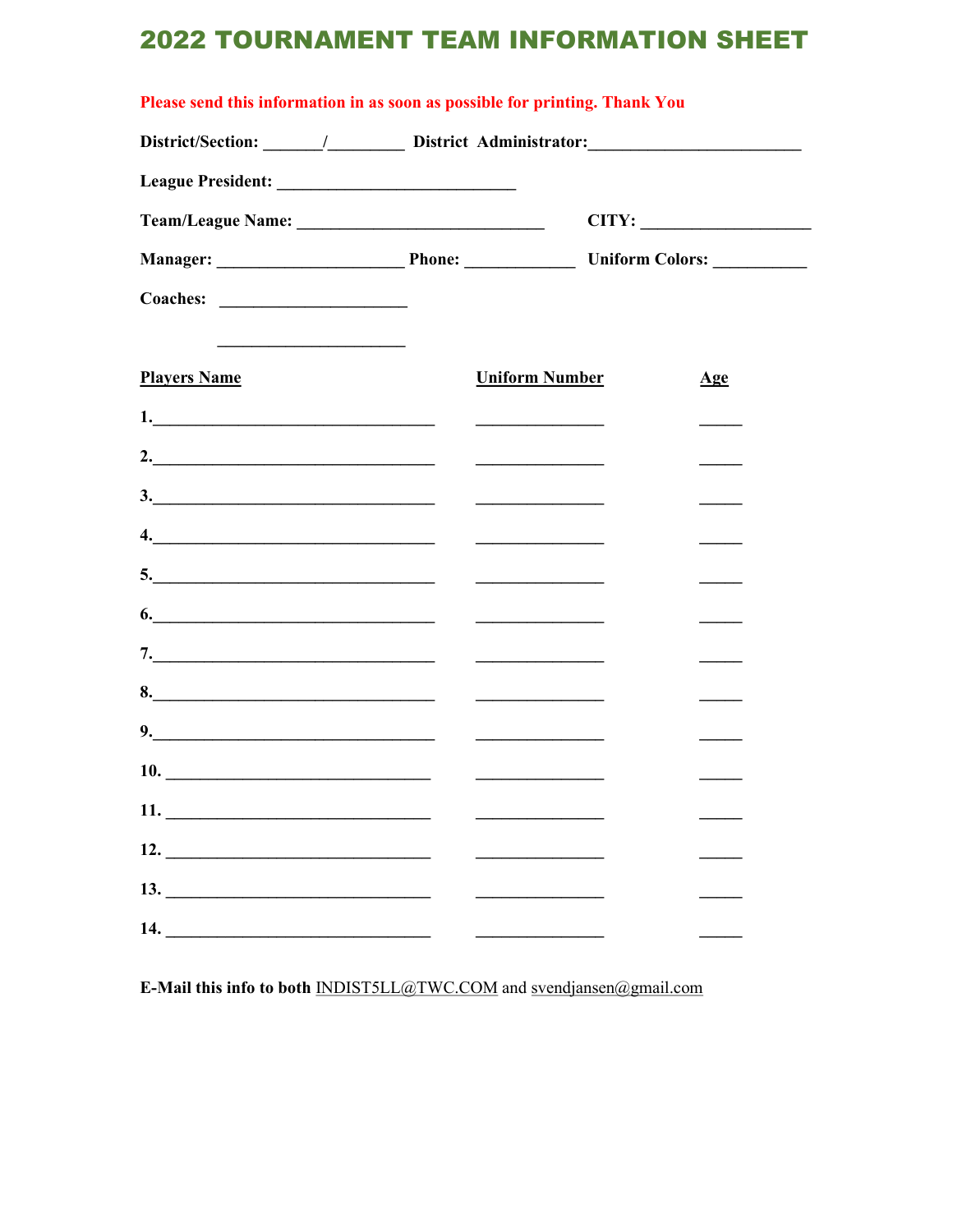# MAJORS AND MINORS SOFTBALL STATE TOURNAMENT ITINERARY

#### FRIDAY, JULY 15, 2022

MANAGERS & COACHES MEETING AT 2:30 P.M. AT FLOYDS KNOBS COMMUNITY CLUB MAIN BUILDING (4032 WEBER LANE, FLOYDS KNOBS, IN 47119) - Please bring your affidavits and any other required documents to this meeting. We will cover general information, rules, and answer any questions you may have.

## OPENING CEREMONY – 3:30PM AT FLOYDS KNOBS COMMUNITY CLUB

GAMES: SEE SCHEDULE BELOW

### SATURDAY, JULY 16, 2022

GAMES: SEE SCHEDULE BELOW

TEAM AND COACHES PICNIC AT 6:00 P.M. AT FKCC MAIN BUILDINGG

### SUNDAY, JULY 17, 2022 GAMES: SEE SCHEDULE BELOW

MONDAY, JULY 18, 2022 GAMES: SEE SCHEDULE BELOW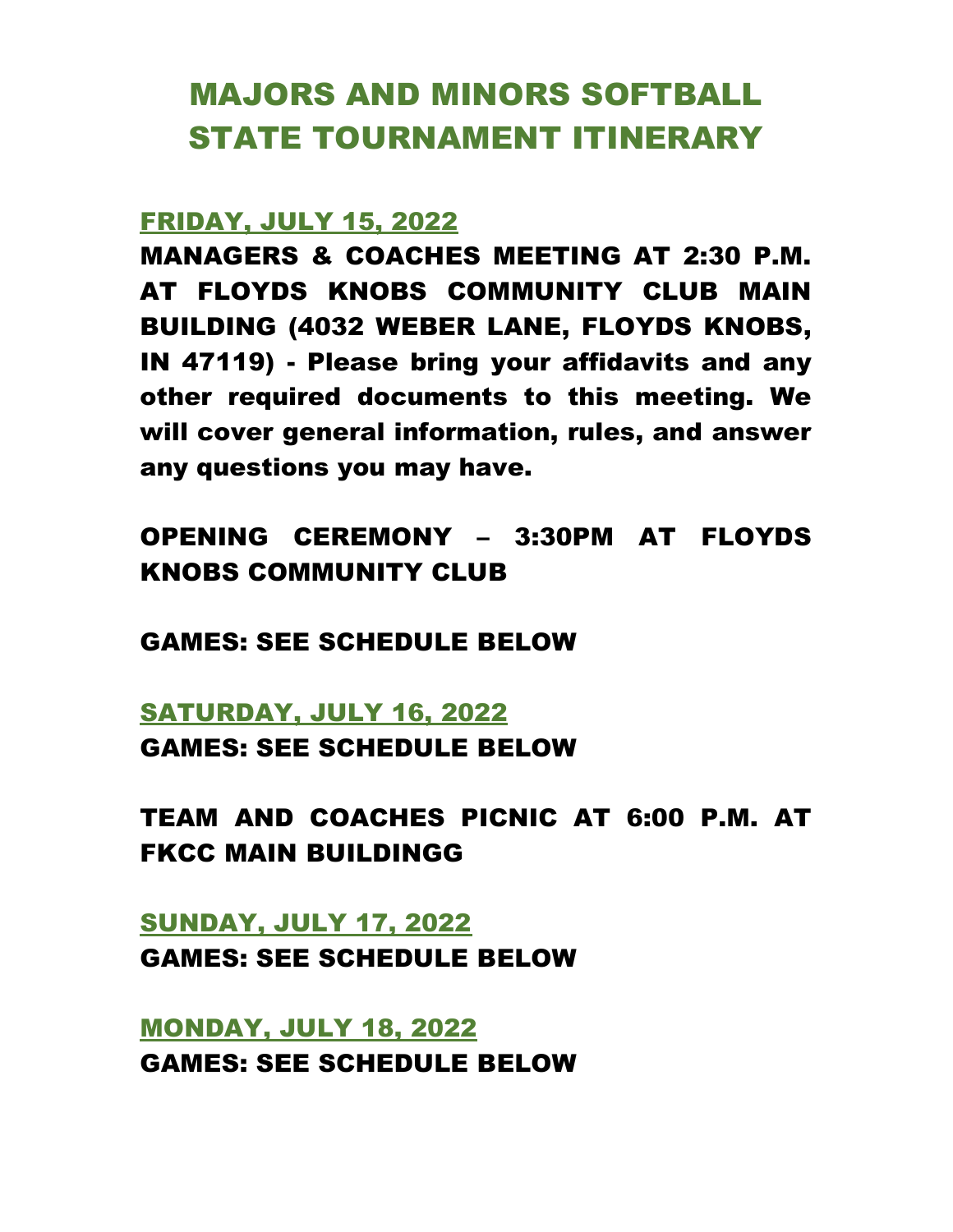# 2022 MAJORS SOFTBALL STATE TOURNAMENT GAME **SCHEDULE**

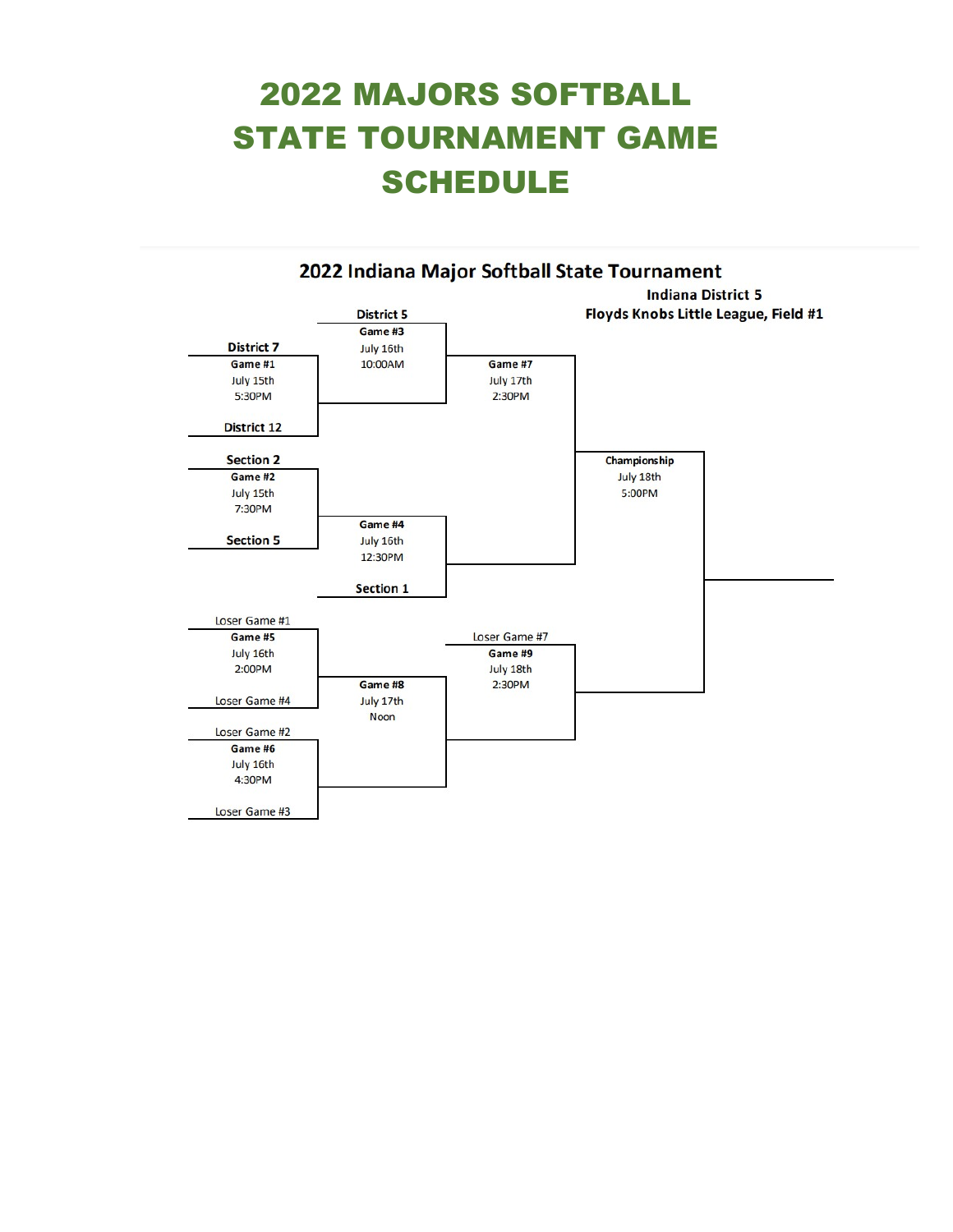# 2022 MINORS SOFTBALL STATE TOURNAMENT GAME **SCHEDULE**



#### 2022 Indiana Minor Softball State Tournament